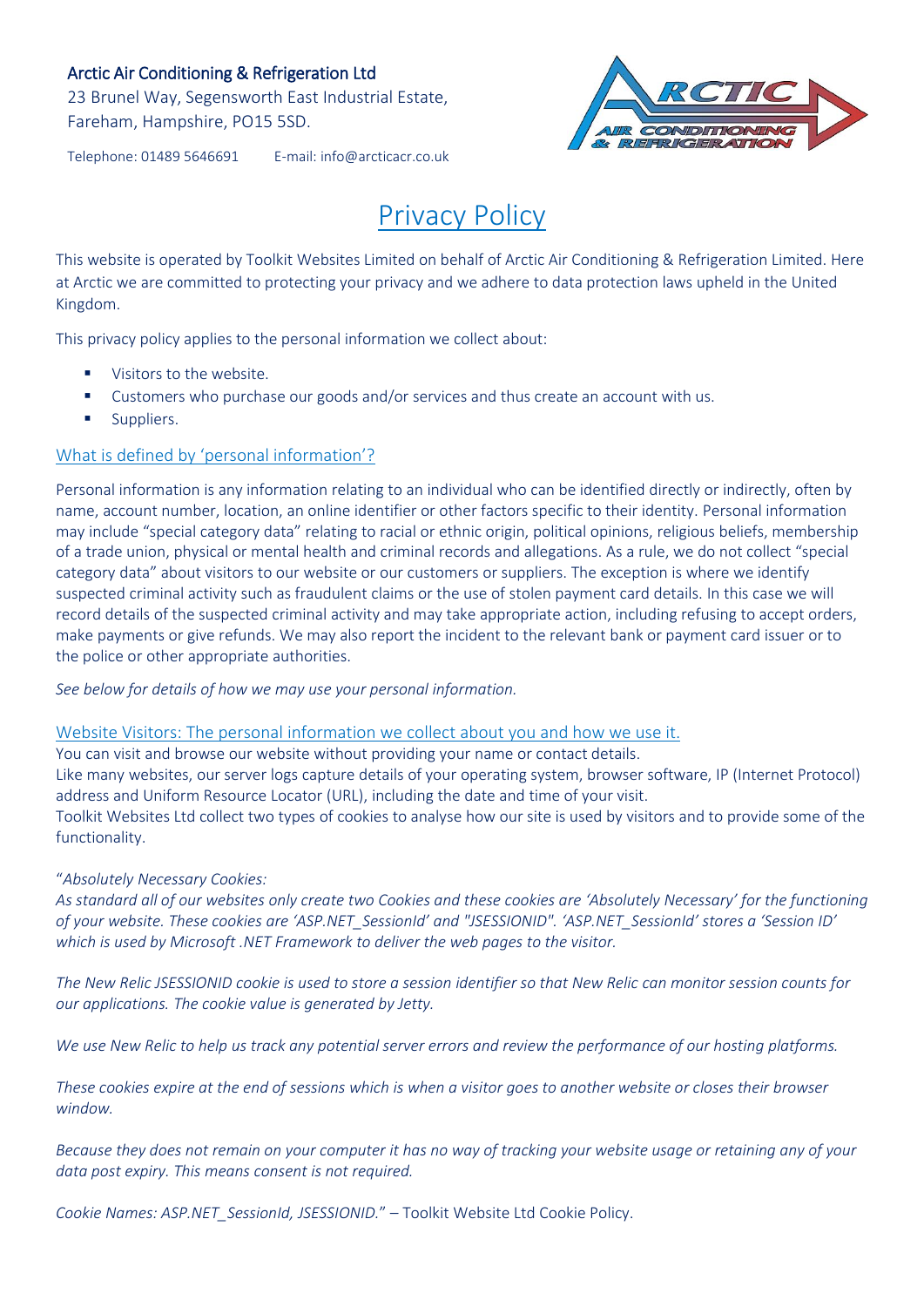You may choose to provide your contact details (name, address, business, job title, email address, telephone number) if you do any of these things:

- Submit a query or request a quote or other information
- Ask to be contacted by us
- Create an account

When you enter a competition or promotional feature we may also ask for details such as your name, address, email address and telephone number so we can administer the competition and notify winners.

Separate terms and conditions may apply when you open an account or if you decide to participate in a competition so please make sure that you read them at the relevant time.

## Customers: The personal information we collect about you and how we use it.

If you purchase products or services from us, we may use your personal information in the following ways:

- to respond to your enquiries;
- to keep you informed about our products and services:
- to process your order and to follow up on orders that are not completed;
- to arrange visits to your premises (e.g. to carry out a survey or installation);
- to manage your account, including carrying out identity checks where relevant;
- to manage your credit account (if applicable) including carrying out credit checks;
- to use your purchase history to manage rebates and supplier claimbacks;
- to improve usefulness and content of our website;
- to track activity on our site and to provide a more personalised online experience;
- to link with social media sites and services, for example, for advertising purposes;
- to notify you about important changes or developments to our site or services;
- to manage deliveries, returns and refunds;
- **•** for product liability purposes;
- to deal with enquiries and complaints;
- for claims management and insurance purposes; and
- for record keeping purposes.

#### Suppliers: The personal information we collect about you and how we use it.

If you supply products or services to us, we may use your personal information in the following ways:

- **•** for order processing and management;
- to manage deliveries, installations, returns and refunds;
- for product liability purposes:
- to manage your account, including conducting credit and other background checks where applicable;
- to notify you about important changes or developments to our websites or services;
- **•** for supply chain management;
- to deal with enquiries and complaints;
- for claims management and insurance purposes; and
- for record keeping purposes.

If you are a supplier and you have any questions about how we use your personal information, please contact Arctic Air Conditioning & Refrigeration Ltd.

#### *More details about how we use different types of personal information are set out here:*

| <b>Personal Information</b>                                                                                                                                                                                                                                                                    | <b>Purpose of Use</b>                                                                                                                                                                                    |
|------------------------------------------------------------------------------------------------------------------------------------------------------------------------------------------------------------------------------------------------------------------------------------------------|----------------------------------------------------------------------------------------------------------------------------------------------------------------------------------------------------------|
| Contact Details: Name, address, business, job title, email<br>address, telephone number and location.                                                                                                                                                                                          | Responding to enquiries.<br>Account management.<br>Personalising advertising.<br>Website security and tracking website use.<br>Linking with social media services.                                       |
| Order details: Contact details, products, services, date &<br>time of order/visit/delivery, delivery details, delivery<br>addresses, delivery photographs, survey or installation<br>details including photographs, payment method,<br>payment details, refunds, claims, surveys and feedback. | Order processing and fulfilment.<br>Deliveries, returns and refunds.<br>Quality assurance.<br>Account management.<br>Rebates and claimbacks.<br>Product liability.<br>Handling enguiries and complaints. |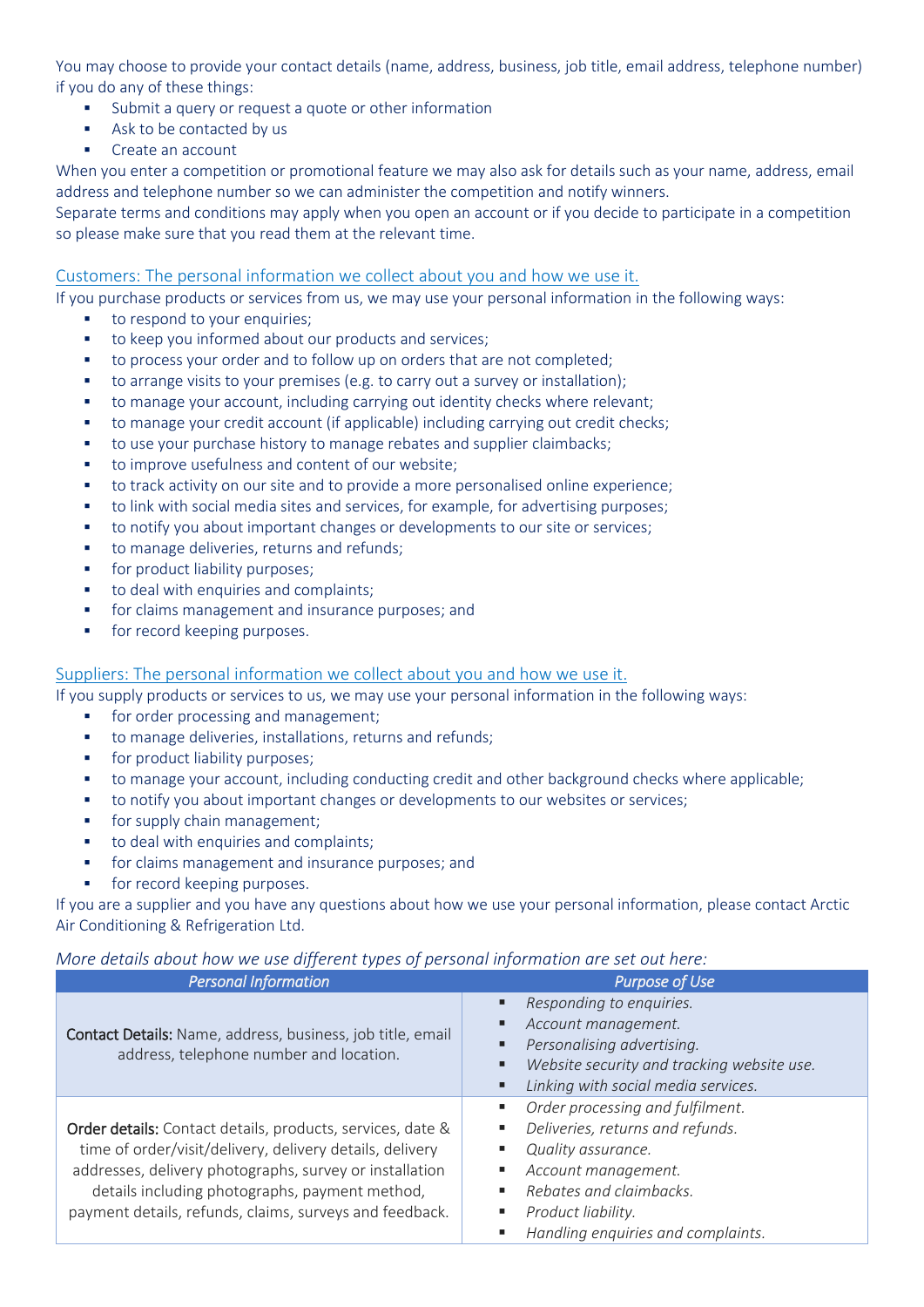|                                                                                                                                                                                                      | Claims and insurance purposes.                                                                                                                                                                            |
|------------------------------------------------------------------------------------------------------------------------------------------------------------------------------------------------------|-----------------------------------------------------------------------------------------------------------------------------------------------------------------------------------------------------------|
| Account details: Contact details, passport/driving licence<br>or other identity documents, order details, business<br>type, sector, payment history, account status, purchase<br>history and trends. | Fraud prevention and detection.<br>Account management.<br>Following up incomplete transactions.<br>Handling queries.<br>Identity verification.<br>Payment and debt management.<br>Rebates and claimbacks. |
| Credit account details: Contact details, credit reference<br>checks, order details, payment history, account status<br>and credit limit.                                                             | Account management.<br>Verification of identity and credit rating.<br>Handling queries.<br>Payment and debt management.<br>Rebates and claimbacks.                                                        |

Personal information is any information relating to an individual who can be identified directly or indirectly, often by name, account number, location, an online identifier or other factors specific to their identity.

## How your information is accessed within Arctic Air Conditioning & Refrigeration Ltd.

Arctic uses centralised finance, supplier and customer management systems. Your information may be accessed by others in Arctic for administrative and analytical purposes. However, you will not receive marketing from other Group companies unless you have agreed to that.

## Keeping You Informed.

If you sign up to receive email updates or have bought or enquired about our products or services, we may use the information we collect to let you know about our other products and services which may be of interest to you and to keep you updated with information about promotional offers and what is coming soon.

We review the products and services you buy and we also analyse your use of our website and the searches you make on this. We use this information to tailor the online experience of our website. This may include serving you with adverts on social media and other third-party websites.

If you agree, we may pass your information to suppliers and manufacturers who are interested in getting in touch with you about their products and services.

You can opt out of receiving marketing communications from us at any time. You can also opt out of receiving marketing which is tailored to suit your customer profile.

## Call Recording.

Some telephone calls may be recorded or monitored, for example calls to our customer services teams. Call recording and monitoring may be carried out for the following purposes:

- training and quality control;
- as evidence of conversations; and/or
- for the prevention or detection of crime (e.g. fraudulent claims).

#### Legal Basis for Processing.

Some of the information we collect is provided by you voluntarily (and therefore with your permission), for example when you submit a query.

If you purchase items from us, or if you supply products or services to us, most of the information we collect is necessary so that we can fulfil the contract between us.

The remainder of the information is collected for our legitimate business purposes, which include:

- To keep in touch with current, past and prospective customers
- To gain an understanding of how our customers interact with us so we can provide the most relevant products and services
- To monitor the use of our website and improve its facilities
- To identify suspected criminal activity and take appropriate action
- To manage our supply chain and the relationship with our suppliers (including the management of rebates and claimbacks)
- To protect and defend our rights

When we collect personal information from you we will indicate whether it is mandatory or voluntary – this is done on the website by using asterisks to mark mandatory fields.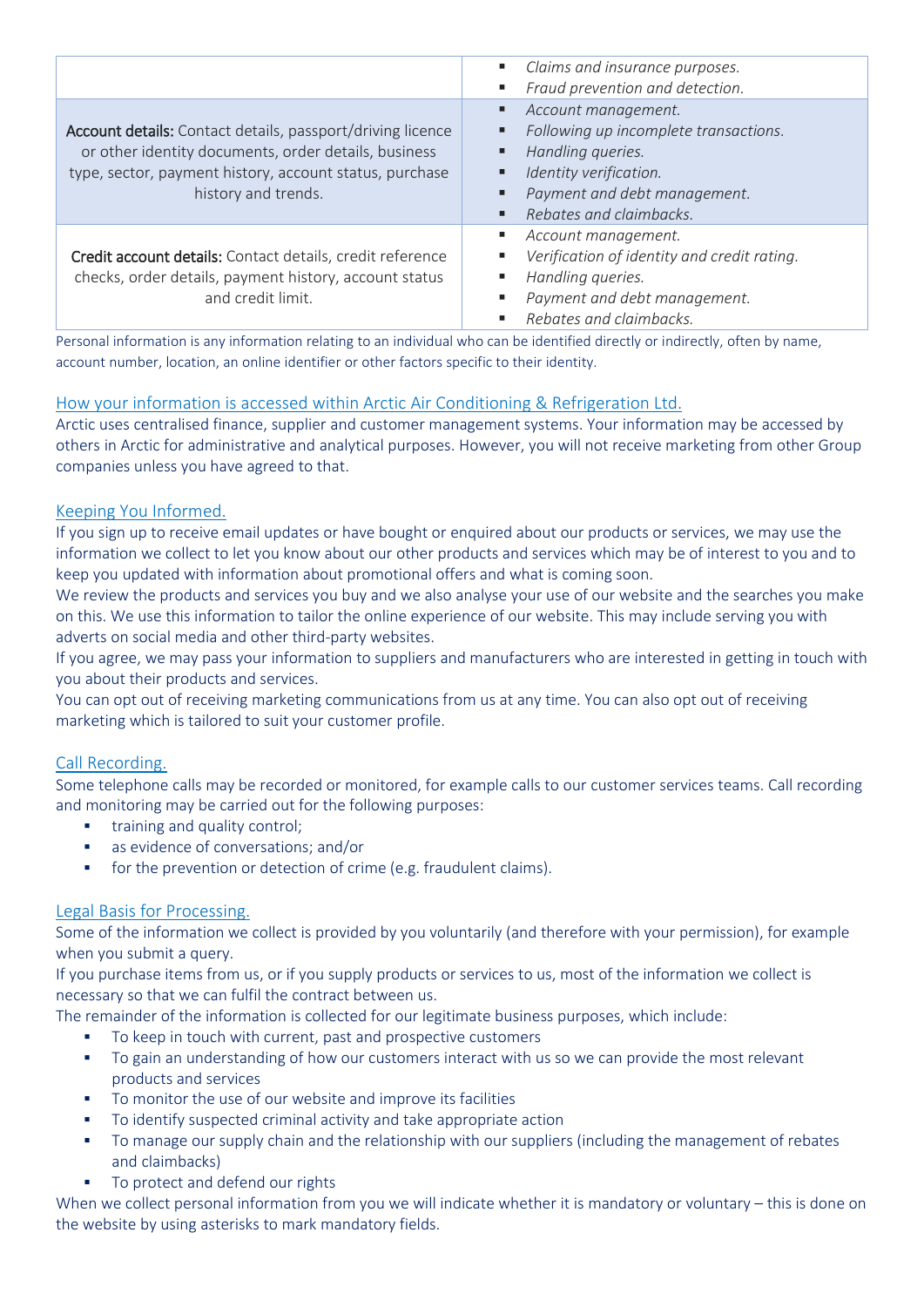#### Retention.

We will retain your personal information for as long as needed for the legitimate business purposes described above. If you are a visitor to the website, we will retain your information for a limited period in order to respond to your query, provide you with the information you require or to send you updates on our products and services for as long as you indicate that you are happy for us to do so.

If you make a one-off purchase, we normally keep records of the transaction for 7 years. If you are an account customer or a supplier, we normally keep records for 7 years after the closure of your account or the last purchase or sale you made. In all cases, this is for accounting, tax and product liability purposes.

Your information may be retained for longer than this if there are valid legal grounds for us to do so, for example if required by law or court order, or as needed to defend or pursue legal claims.

#### Working with Service Providers.

Like most organisations, we engage service providers to run our website and IT systems, to help us administer accounts, to conduct credit checks and fraud screening, and to handle postal and email marketing campaigns. We also work with a large number of suppliers who provide products and delivery services to us.

We will only provide these companies with the information they need to deliver the service we have engaged them for and they are prohibited from using that information for any other purpose. Whenever we share personal information about our customers or visitors to our website with our service providers, we will put in place contracts which require the service provider to protect the information and keep it secure.

#### Other Disclosures.

Your information may be shared within Arctic Air Conditioning & Refrigeration Ltd for account management (including credit accounts), analysis and reporting.

Your personal data may be disclosed to the following third parties for the purposes described above:

- tax, customs and excise authorities
- **•** regulators, courts and the police
- fraud screening agencies
- central and local government
- **•** insurance companies
- other professional advisors

We may also disclose your personal information if we believe that the disclosure is necessary to enforce or apply our terms and conditions or otherwise protect and defend our rights, property or the safety of our customers and other users of the website.

We may disclose and/or transfer your personal information in connection with a reorganisation of all or part of our business, if the majority of our shares are bought by another company or if we transfer all or some of our assets to another company.

## Transferring information to other countries.

Some of the companies who provide services to us may be located outside the United Kingdom. As a result, your personal information may be transferred outside the UK. We will ensure that those service providers comply with any legal requirements that apply to the transfer of personal information outside the UK, including, where appropriate, requiring the service provider to sign the approved European Commission Standard Contractual Clauses for the transfer of personal data to third countries.

#### Security.

We are committed to safeguarding the personal information you provide to us. We use appropriate measures to protect the information that you submit through our website and the information we collect and store about our customers.

Unfortunately, the transmission of information via the internet is not completely secure. Although we will do our best to protect your personal information, we cannot guarantee the security of information you submit via our website and any transmission is at your own risk. Once we have received your information, we will take appropriate technical and organisational measures to safeguard your personal data against loss, theft and unauthorised use, access or modification.

## Changes to this policy.

Any changes to this privacy policy will be posted here. Please refer back to this page regularly.